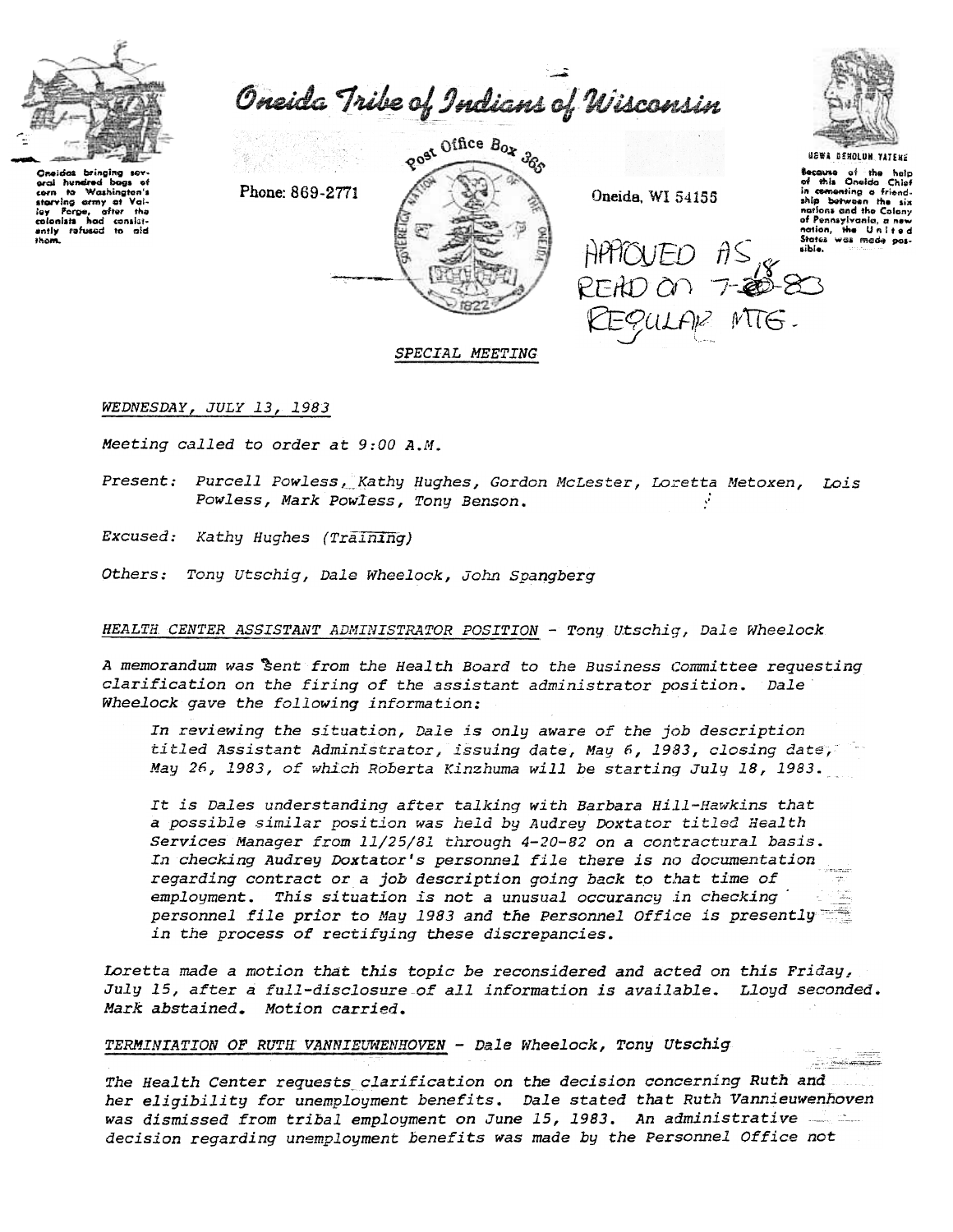Oneida Tribe of Indians of Wisconsin Special Meeting - July 13, 1983 Page 2

to question the individual's unemployment eligibility, not an uncommon decision in regards to mutual separation situaticns.

### DR. ROSA-MINOKA HILL FOUNDATION - Amelia Cornelius

A Brochure was handed out to the Business Committee by Amelia Cornelius. More inforamtion is needed to make a presentation. Lloyd, Lois and Amelia Cornelius would like to work in the presentation. (Brochure is Attached) Mark made a motion to approptois, Lloyd, Amelia, and any other interested tribal members to work on a repor $\zeta^c$  for review by the Business Committee. Tony seconded. Motion carried.

10:00 A.M. Lois requested to be excused.

### HEALTH BOARD BYLAWS - Tony Benson

on 7-11-83 the Health Board reqeusted a change in the rules and bylaws of the Oneida Health Board. Specifically, Article IV, Section 2 which ;presently states that there must be four  $(4)$  members present for a quorum. Their request is that it be changed to read, "three (3) members required for a quorum. There are a number of alternatives to this request, but Tony recommends approval of changing the quorum to three (3) members. Also, the Law Office should reivew whatever action we take.

Mark made a motion to approve the recommendation. Tony seconded. Motion carried

### ELECTRICAL PROBLEM/Tony Van Schyndle Farm - Loretta Metoxen

During the last electrial storm, the electrical system at the farm went out. Several various size fuses were used to re-establish electrical service.

Chris Doxtator requested Maintenance to look into the matter. They were too occupied to do so, so she called in Leroy King to survey the matter. His assessment is that it is an extremely dangerous situation with bare wires that are fused together. The pump may also be damaged. He offered a bid to completely rewire the house.

Chris is looking for two  $(2)$  other bids. They are bypassing normal procedur because of the urgency of the situation. Another concern is possibility of fi.

Gordon made a motion to contact Sonny King to handle the emergency situation at the farm immediately, and in terms of the rewiring of the electrical work, that normal procedures be followed. Loretta seconded. Motion carried.

### PETERSON FARM - Loretta Metoxen

The John Peterson's offered their farm including improvements to the Oneida tribe for a certain sum. The Oneida Tribe responded with a very low counter offer, and the Peterson's ceased negotiations.

Thereafter the Oneida Business Committee took action not to pursue purchase of this property. However, the Land Committee and Negotiating Committee concur on requesting the re-opening of negotiations.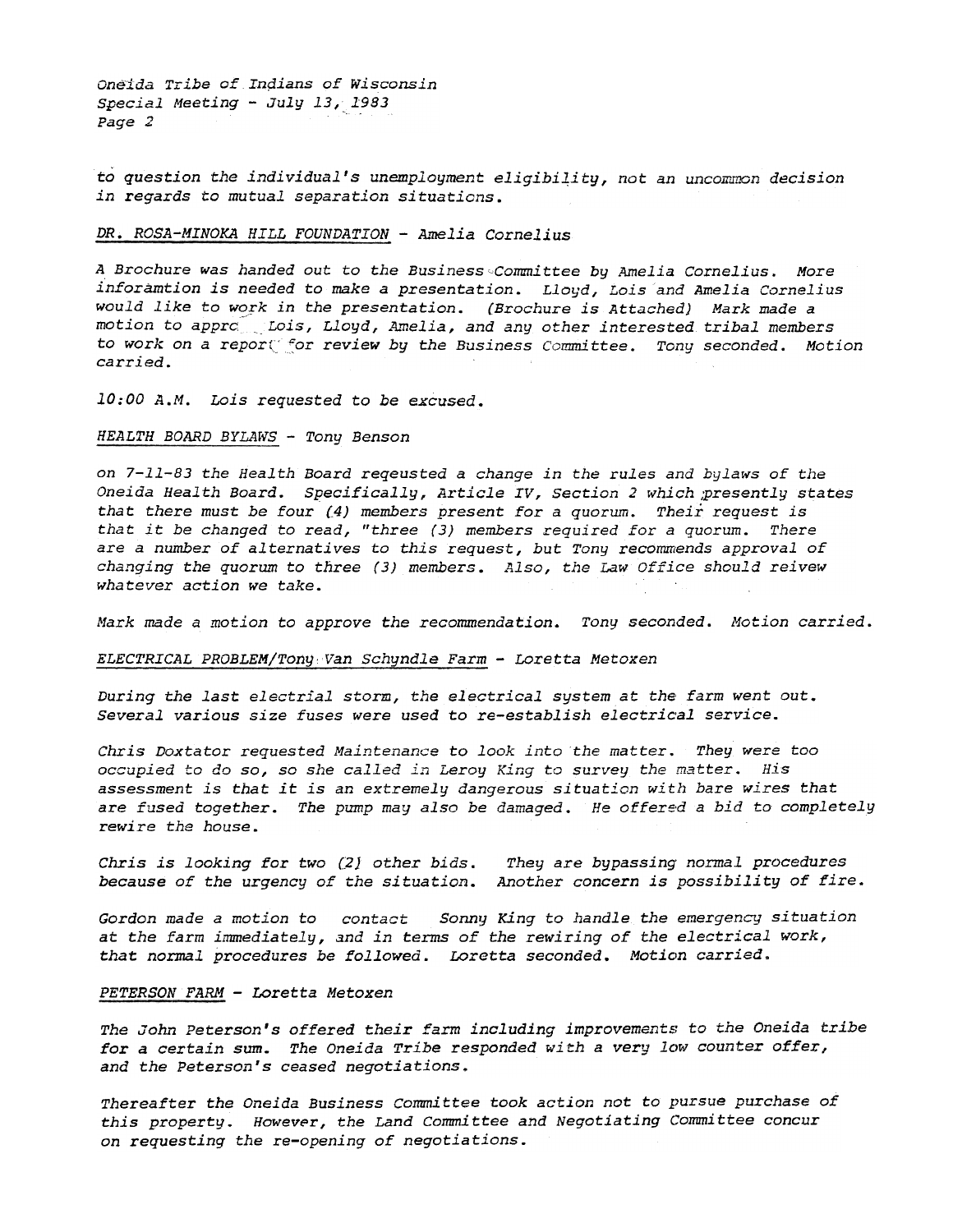Oneida Tribe of Indians of Wisconsin Special Meeting  $-$  July 13; 1983 Page 3

Loretta, as liaison asked to contact the Peterson's to see if their farm is still for sale and would they be interested in further talks with the Tribe. The answer is affirmative to both points.

# RECOMMENDATION:

The Land Committee and Negotiating Committee recommend the Oneida Business Committee rescind their previous action to cease negotiations and that action be taken to

Lloyd made a motion to rescind the previous action to not pursue purchase of the Peterson Farm. Loretta seconded. Motion carried.

Lloyd made a motion to reopen the negotiations contingent on an appraisal being available. Loretta seconded. Tony opposed. Motion carried.

# DEDUCTION JUDGEMENT CONFERENCE - Housing Authority

The Oneida Housing Authority is requesting a conference date to be set concerning Marsha Baker for the amount of \$334.00. Gordon made a motion to set a date for the conference on August 18, 1983 at 10:00 A.M. at the Oneida Civic Center. Loretta seconded. Motion carried.

## TRAVEL REQUEST -Purcell Powless/Tony Utschig

Purcell and Tony utschig requested to attend an Indian & Native American Employment & Training Conference in Spokane on July 25, and 29. Gordon made a motion to approve the request. Tony seconded. Motion carried.

Purcell also request to travel Reno, Nevada to attend a conference on the realignment of the BIA on July 19, and 20, 1983. Gordon made a motion to approve the request. Loretta seconded. Motion carried.

## HIP- John Spangberg

John brought in an updated list to submit to the BIA for FY'83

- 1. Vera Wilson (a) Category
- Frissell Elm (a) Category
- 3. Agnes Powless (b) Category
- 4. Theresa Melchert (B) Categor
- 5. Caroline Baird (B) Category

# Fy'84 Applicants

- Lillian Cornelius (a) Category
- Joe A. Webster, Sr. (a) category
- 3. Willis Melchert (a) Category
- 1. Rebecca Ninham (b) Categor
- Serena Schuyler (b) Category
- 6. Andrew Parker, Sr. (B) Category
- 7. Katherine L. Schuyler (b) Categor
- 8. Margaret Skenandore (b) Categor
- 9. Alexander Parkhurst (b) Category
- 10. Prudence Doxtator (a) Category
- 11. Harvey Melchert (a) Category
- 12. Anderson Summers, Sr. (b) Category